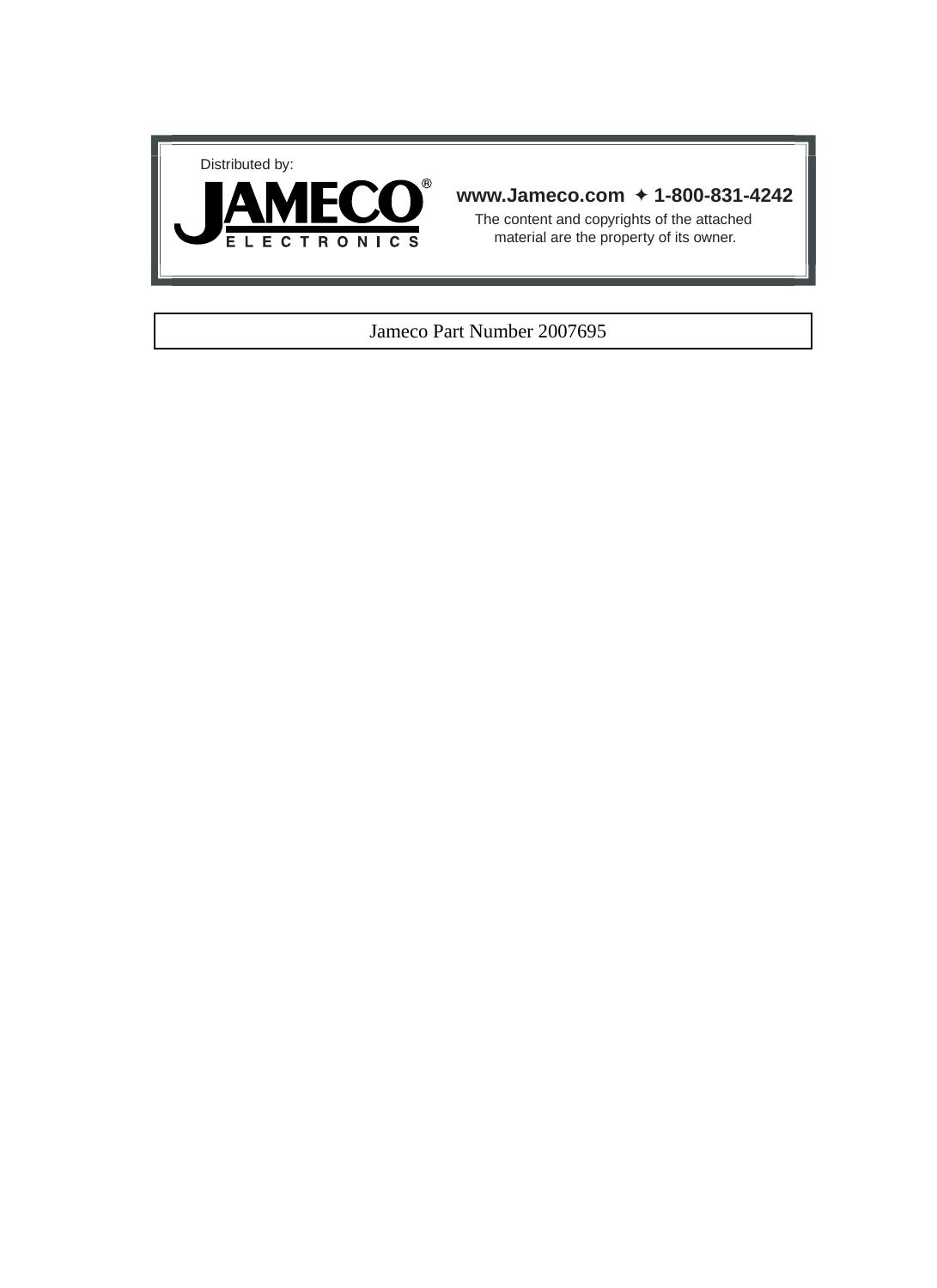# **Thick Film Chip Resistors** NRC Series

#### **FEATURES**

• EIA STANDARD SIZING 0201(1/20W), 0402(1/16W), 0603(1/10W), 0805(1/8W),

1206(1/4W), 1210(1/3W), 2010(3/4W) AND 2512(1W)

• METAL GLAZED THICK FILM ON HIGH PURITY ALUMINA SUBSTRATE (CERMET) PROVIDES UNIFORM QUALITY AND HIGH RELIABILITY

• DOUBLE GLASS OVERCOAT ASSURES STRONG MECHANICAL CONTRUCTION AND LONG LIFE, NICKEL BARRIER PREVENTS LEACHING

• BOTH FLOW SOLDER AND REFLOW SOLDERING ARE APPLICABLE

• ZERO OHM (JUMPER) CHIP AND TRIMMABLE TYPE ARE AVAILABLE \*4

|                   | <b>EIA</b>  | <b>Power Rating</b>                                                                                          | $Max.*1$                                                             | $Max.*2$   | Resistance                                           | Temperature                         | Resistance                                           | Resistance | Operating    |  |  |  |
|-------------------|-------------|--------------------------------------------------------------------------------------------------------------|----------------------------------------------------------------------|------------|------------------------------------------------------|-------------------------------------|------------------------------------------------------|------------|--------------|--|--|--|
| <b>Type</b>       | <b>Size</b> | at 70°C                                                                                                      | Working                                                              | Overload   | Tolerance                                            | Coefficient                         | Range                                                | Value      | Temperature  |  |  |  |
|                   |             |                                                                                                              | Voltage                                                              | Voltage    | (Code)                                               | (ppm/°C)                            | $(\Omega)$                                           |            | Range (°C)   |  |  |  |
|                   |             |                                                                                                              |                                                                      |            | $\overline{\pm 1\%}$ (F)                             | ±250                                | $10 - 1M$                                            | $E-24$     |              |  |  |  |
| NRC02             | 0201        | 1/20 (0.05) W                                                                                                | <b>25V</b>                                                           | 50V        | $±5\%$ (J)                                           | ±200                                | $10 - 10M$                                           | $E-24$     | $-55 - +125$ |  |  |  |
|                   |             |                                                                                                              |                                                                      |            | $±10\%$ (K)                                          |                                     |                                                      | $E-12$     |              |  |  |  |
|                   |             |                                                                                                              |                                                                      |            | $±1\%$ (F)                                           | $+500/-200$                         | $1.0 - 9.96$                                         | $E-96$     |              |  |  |  |
|                   |             |                                                                                                              |                                                                      |            | $±1\%$ (F)                                           | ±100                                | $10 - 1M$                                            | E-96       |              |  |  |  |
| NRC04             | 0402        | 1/16 (0.063) W                                                                                               | 50V                                                                  | 100V       | $±1\%$ (F)                                           | ±300                                | $1.02M - 10M$                                        | $E-96$     | $-55 - +155$ |  |  |  |
|                   |             |                                                                                                              |                                                                      |            | $±5\%$ (J)                                           | ±200                                | $10 - 1M$                                            | $E-24$     |              |  |  |  |
|                   |             |                                                                                                              |                                                                      |            | $±5\%$ (J)                                           | ±350                                | $1.0 \sim 9.1$ & $1.1M \sim 10M$ *3                  | $E-24$     |              |  |  |  |
|                   |             |                                                                                                              |                                                                      |            | $±1\%$ (F)                                           | ±400                                | $1.0 - 9.96$                                         | E-96       |              |  |  |  |
|                   |             |                                                                                                              |                                                                      |            | $±1\%$ (F)                                           | ±100                                | $33.2 - 1M$                                          | $E-96$     |              |  |  |  |
| NRC06             | 0603        | $1/10$ (0.10) W                                                                                              | 50V                                                                  | 100V       | $\overline{\pm 1\%}$ (F)                             | ±200                                | $10 \sim 32.4$ & 1.1M ~ 10M *3                       | $E-96$     | $-55 - +155$ |  |  |  |
|                   |             |                                                                                                              |                                                                      |            | $±5\%$ (J)                                           | ±200                                | $10 - 1M$                                            | $E-24$     |              |  |  |  |
|                   |             |                                                                                                              |                                                                      |            | $±5\%$ (J)                                           | ±350                                | $1.0 \sim 9.1$ & $1.1M \sim 10M$ *3                  | $E-24$     |              |  |  |  |
|                   |             |                                                                                                              |                                                                      |            | $±1\%$ (F)                                           | ±400                                | $1.0 - 9.96$                                         | E-96       |              |  |  |  |
|                   |             |                                                                                                              |                                                                      |            | $±1\%$ (F)                                           | ±100                                | $33.2 - 1M$                                          | $E-96$     |              |  |  |  |
| NRC10             | 0805        | 1/8 (0.125) W                                                                                                | <b>150V</b>                                                          | 300V       | $±1\%$ (F)                                           | ±200                                | $10 \sim 32.4$ & 1.1M ~ 10M *3                       | E-96       |              |  |  |  |
|                   |             |                                                                                                              |                                                                      | $±5\%$ (J) | ±200                                                 | $10 - 1M$                           | $E-24$                                               |            |              |  |  |  |
|                   |             |                                                                                                              |                                                                      | $±5\%$ (J) | ±350                                                 | $1.0 \sim 9.1$ & $1.1M \sim 10M$ *3 | $E-24$                                               |            |              |  |  |  |
|                   |             |                                                                                                              |                                                                      |            | $±1\%$ (F)                                           | ±400                                | $1.0 - 9.96$                                         | $E-96$     |              |  |  |  |
|                   |             |                                                                                                              |                                                                      |            | $±1\%$ (F)                                           | ±100                                | $33.2 - 1M$                                          | E-96       |              |  |  |  |
| NRC <sub>12</sub> | 1206        | 1/4 (0.250) W                                                                                                | 200V                                                                 | 400V       | $±1\%$ (F)                                           | ±200                                | $10 \sim 32.4$ & $1.1M \sim 10M$ *3                  | $E-96$     |              |  |  |  |
|                   |             |                                                                                                              |                                                                      |            | $±5\%$ (J)                                           | ±200                                | $10 - 1M$                                            | $E-24$     |              |  |  |  |
|                   |             |                                                                                                              |                                                                      |            | $\pm 5\%$ (J)                                        | $\pm 350$                           | $1.0 \sim 9.1$ & $1.1M \sim 10M$ *3                  | $E-24$     | $-55 - +175$ |  |  |  |
|                   |             |                                                                                                              |                                                                      |            | $±1\%$ (F)                                           | ±100                                |                                                      | $E-96$     |              |  |  |  |
| NRC <sub>25</sub> | 1210        | $1/3$ (0.33) W                                                                                               | 200V                                                                 | 400V       | $±5\%$ (J)                                           | ±200                                | $10 - 1M$                                            | $E-24$     |              |  |  |  |
|                   |             |                                                                                                              |                                                                      |            | $\pm 5\%$ (J)                                        | ±350                                | $1.0 \sim 9.1$ & $1.1M \sim 10M$ *3                  | $E-24$     |              |  |  |  |
|                   |             |                                                                                                              |                                                                      |            | $±1\%$ (F)                                           | ±100                                |                                                      | $E-96$     |              |  |  |  |
| NRC50             | 2010        | 3/4 (0.75) W                                                                                                 | 200V                                                                 | 400V       |                                                      | ±250                                | $10 - 1M$                                            | $E-24$     |              |  |  |  |
|                   |             |                                                                                                              |                                                                      |            | ±5% (J)                                              | ±350                                | $1.0 \sim 9.1$ & $1.1M \sim 10M$ *3                  | $E-24$     |              |  |  |  |
|                   |             |                                                                                                              |                                                                      |            | $±1\%$ (F)                                           | ±100                                |                                                      | E-96       |              |  |  |  |
| <b>NRC100</b>     | 2512        | 1 <sub>W</sub>                                                                                               | 250V                                                                 | 500V       |                                                      | ±250                                | $10 - 1M$                                            |            |              |  |  |  |
|                   |             |                                                                                                              |                                                                      |            | $±5\%$ (J)                                           | ±350                                | $1.0 - 9.1 *3$                                       | $E-24$     |              |  |  |  |
| NRC02ZO           | 0201        |                                                                                                              |                                                                      |            | Rated Current 0.5A (0.05 $\Omega$ max. DC Resistance |                                     |                                                      |            |              |  |  |  |
| NRC04ZO           | 0402        |                                                                                                              | $-55 - +125$<br>Rated Current 1.0A (0.05 $\Omega$ max. DC Resistance |            |                                                      |                                     |                                                      |            |              |  |  |  |
| NRC06ZO           | 0603        |                                                                                                              |                                                                      |            |                                                      |                                     | Rated Current 1.0A (0.05 $\Omega$ max. DC Resistance |            | $-55 - +150$ |  |  |  |
| NRC10ZO           | 0805        |                                                                                                              |                                                                      |            | Rated Current 2.0A (0.05 $\Omega$ max. DC Resistance |                                     |                                                      |            |              |  |  |  |
| NRC12ZO           | 1206        |                                                                                                              | Zero Ohm Jumper                                                      |            | Rated Current 2.0A (0.05 $\Omega$ max. DC Resistance |                                     |                                                      |            |              |  |  |  |
| NRC25ZO           | 1210        |                                                                                                              |                                                                      |            |                                                      |                                     | $-55 - +175$                                         |            |              |  |  |  |
| NRC50ZO           | 2010        | Rated Current 2.0A (0.05 $\Omega$ max. DC Resistance<br>Rated Current 2.0A (0.05 $\Omega$ max. DC Resistance |                                                                      |            |                                                      |                                     |                                                      |            |              |  |  |  |
| NRC100ZO 2512     |             |                                                                                                              |                                                                      |            |                                                      |                                     | Rated Current 2.0A (0.05 $\Omega$ max. DC Resistance |            |              |  |  |  |
|                   |             |                                                                                                              |                                                                      |            |                                                      |                                     |                                                      |            |              |  |  |  |

**RoHS Compliant includes all homogeneous materials**

\*See Part Number System for Details

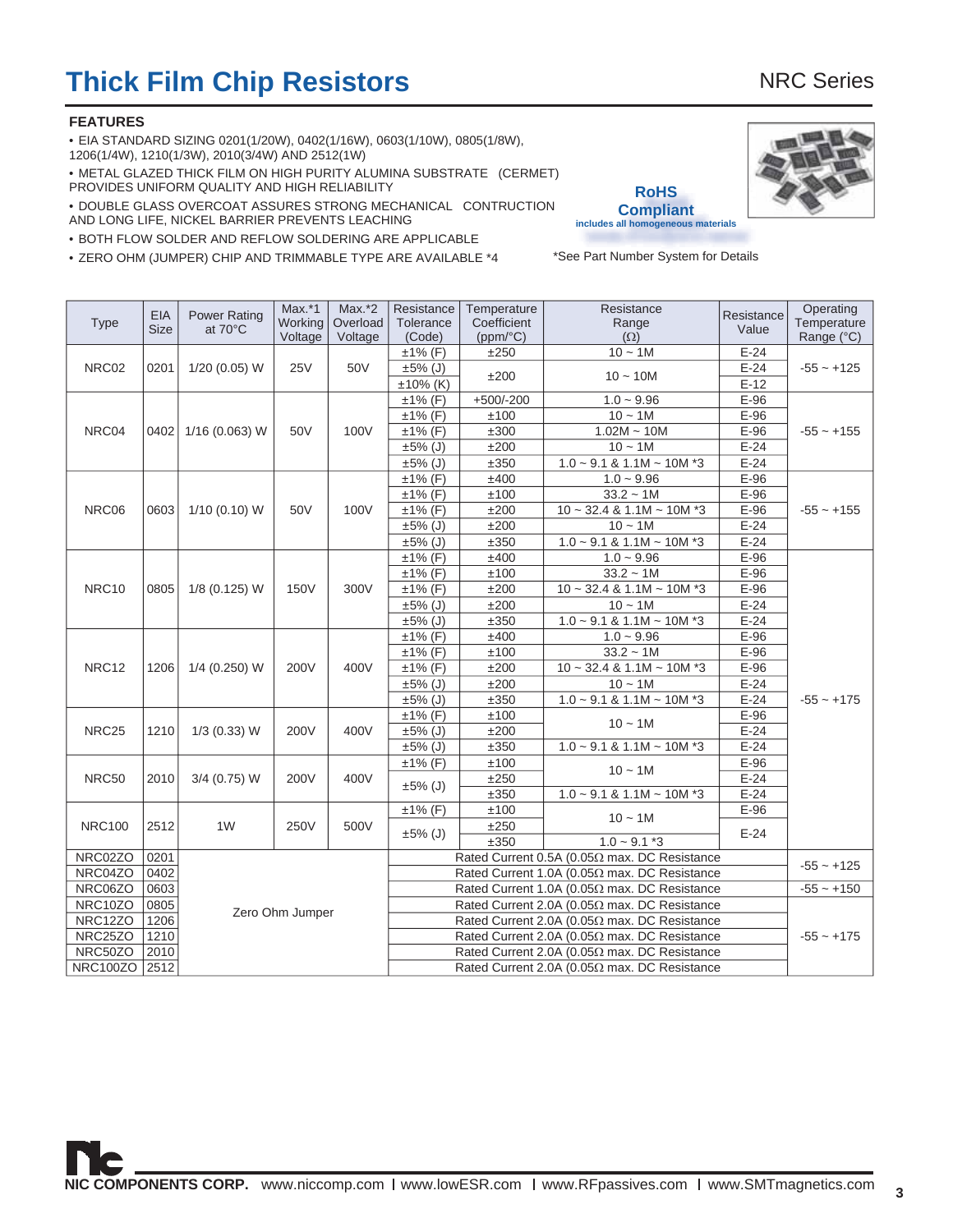# **Thick Film Chip Resistors** NRC Series

Note \*1 - Maximum allowable continuous Working Voltage for all resistors is the lower of the two values: "Maximum Working Voltage" as specified above (or)

Power rating (Watts) x Resistance (Ohms)

- Note \*2 Maximum allowable Overload voltage is two times the Maximum Working Voltage (see Note \*1 above).
- Note \*3 Made to order. Contact NIC for leadtime.
- Note \*4 Please contact NIC for availability of laser trimmable versions of 0805 and 1206 sizes parts.
- Note \*5 Please note, NIC's NRC series products are capable of meeting the following specifications: JIS-C 5202, EIAJ RC-2690, EIA575, EIA PDP-100, MIL-R-5542D and UL94V-0.

Power Derating Curve: For operation above 70°C, power rating must be derated according to the following chart:



#### **DIMENSIONS (mm)**

| <b>Type</b>          | Power<br>Rating | EIA.<br><b>Size</b> |                   | W                 | H               | т                                                   |                 |  |  |  |  |
|----------------------|-----------------|---------------------|-------------------|-------------------|-----------------|-----------------------------------------------------|-----------------|--|--|--|--|
| NRC02                | 1/20W           | 0201                | $0.6 \pm 0.03$    | $0.3 \pm 0.03$    | $0.25 \pm 0.05$ | $0.1 \pm 0.05$                                      | $0.15 \pm 0.05$ |  |  |  |  |
| NRC04                | 1/16W           | 0402                | $1.0 + 0.1/-0.05$ | $0.5 + 0.1/-0.05$ | $0.3 \pm 0.05$  | $0.2 \pm 0.1$                                       | $0.25 \pm 0.1$  |  |  |  |  |
| NRC06                | 1/10W           | 0603                | $1.6 \pm 0.15$    | $0.8 \pm 0.15$    | $0.45 \pm 0.1$  | $0.3 \pm 0.15$                                      | $0.3 \pm 0.15$  |  |  |  |  |
| NRC <sub>10</sub>    | 1/8W            | 0805                | $2.0 \pm 0.20$    | $1.25 \pm 0.10$   | $0.5 \pm 0.10$  | $0.35 \pm 0.20$                                     | $0.35 \pm 0.15$ |  |  |  |  |
| NRC <sub>12</sub>    | 1/4W            | 1206                | $3.1 \pm 0.15$    | $1.55 \pm 0.15$   |                 | $0.55 \pm 0.10$   $0.45 \pm 0.20$                   | $0.35 \pm 0.15$ |  |  |  |  |
| NRC <sub>25</sub>    | 1/3W            | 1210                | $3.1 \pm 0.15$    | $2.50 \pm 0.20$   |                 | $0.55 \pm 0.10$   $0.50 \pm 0.20$                   | $0.50 \pm 0.25$ |  |  |  |  |
| NRC50                | 3/4W            | 2010                | $5.0 \pm 0.15$    | $2.50 \pm 0.15$   |                 | $0.55 \pm 0.10$   $1.00 \pm 0.20$                   | $0.50 \pm 0.25$ |  |  |  |  |
| <b>NRC100</b>        | 1W              | 2512                | $6.4 \pm 0.15$    |                   |                 | $3.20 \pm 0.15$   $0.55 \pm 0.10$   $1.30 \pm 0.20$ | $0.60 \pm 0.30$ |  |  |  |  |
| NRCO2ZO              | <b>JUMPER</b>   | 0201                |                   |                   | Same as NRC02   |                                                     |                 |  |  |  |  |
| NRCO4ZO              | <b>JUMPER</b>   | 0402                |                   |                   | Same as NRC04   |                                                     |                 |  |  |  |  |
| NRCO6ZO              | <b>JUMPER</b>   | 0603                |                   |                   | Same as NRC06   |                                                     |                 |  |  |  |  |
| NRC10ZO              | <b>JUMPER</b>   | 0805                |                   |                   | Same as NRC10   |                                                     |                 |  |  |  |  |
| NRC <sub>12</sub> ZO | <b>JUMPER</b>   | 1206                |                   | Same as NRC12     |                 |                                                     |                 |  |  |  |  |
| NRC <sub>25</sub> ZO | <b>JUMPER</b>   | 1210                |                   | Same as NRC25     |                 |                                                     |                 |  |  |  |  |
| NRC50ZO              | <b>JUMPER</b>   | 2010                |                   | Same as NRC50     |                 |                                                     |                 |  |  |  |  |
| <b>NRC100ZO</b>      | <b>JUMPER</b>   | 2512                |                   |                   | Same as NRC100  |                                                     |                 |  |  |  |  |





Alumina Substrate

(96% min.)





**PART NUMBER SYSTEM (E-24 VALUES)**

Ag top and bottom plating

Ni/Cr side plating





- $101 = 100$  ohms  $105 = 1$  meg ohms  $102 = 1K$  ohms  $106 = 10$  meg ohms
-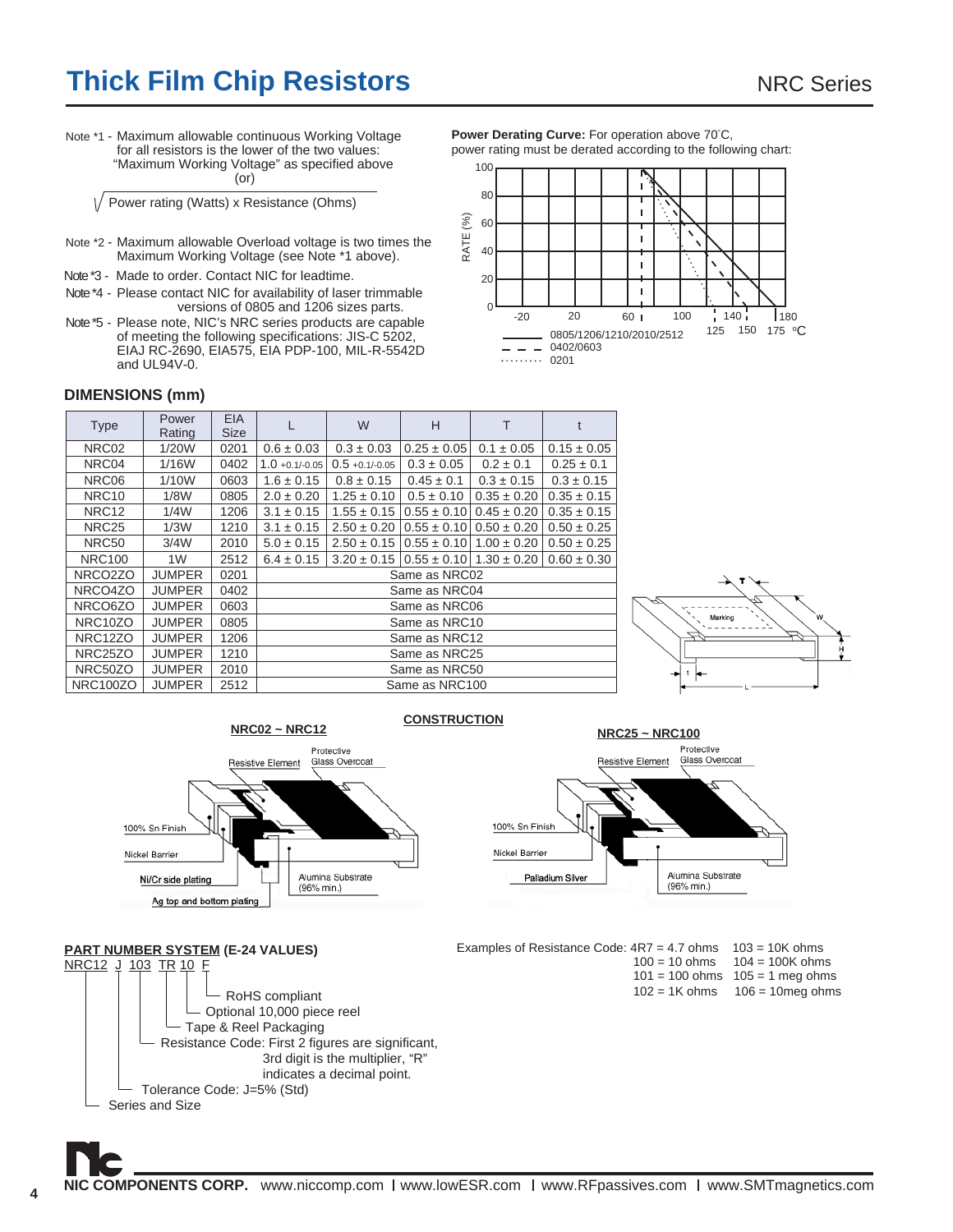# **Thick Film Chip Resistors** NRC Series

| <b>PART NUMBER SYSTEM (E-96 VALUES)</b>                                                                                                                                                                                                                               | Examples of Resistance Code: 10R0 = 10 ohms |                                                                              | $1004 = 1$ meg ohms                                                                                                          |  |
|-----------------------------------------------------------------------------------------------------------------------------------------------------------------------------------------------------------------------------------------------------------------------|---------------------------------------------|------------------------------------------------------------------------------|------------------------------------------------------------------------------------------------------------------------------|--|
| NRC10 F 1003 TR 10 F<br>RoHS compliant<br>Optional 10,000 piece reel<br>Tape & Reel Packaging<br>Resistance Code: First 3 figures are significant,<br>4th digit is the multiplier, "R"<br>indicates a decimal point.<br>Tolerance Code: F=1% (Std)<br>Series and Size |                                             | $47R5 = 47.5$ ohms $1050 = 105$ ohms<br>$1002 = 10K ohms$ $1153 = 115K ohms$ | $1000 = 100$ ohms $1501 = 1.5$ K ohms<br>$1001 = 1$ K ohms $1052 = 10.5$ K ohms<br>$1003 = 100K$ ohms $1214 = 1.21$ meg ohms |  |
|                                                                                                                                                                                                                                                                       |                                             |                                                                              |                                                                                                                              |  |
| Marking (No marking on 0201 and 0402 size).                                                                                                                                                                                                                           |                                             |                                                                              |                                                                                                                              |  |
| 1. For E-12 & E-24 Series (±5%-J, (STD) Tolerance In 0603, 0805, 1206, 1210, 2010 and 2512 sizes:                                                                                                                                                                     |                                             |                                                                              |                                                                                                                              |  |
| 3 DIGIT SYSTEM - First two digits are significant and third digit is multiplier, "R" indicates decimal on values under 10 ohms.                                                                                                                                       |                                             |                                                                              |                                                                                                                              |  |
| Examples: $R10 = .10$ ohms $1R0 = 1.0$ ohms                                                                                                                                                                                                                           | $102 = 1k ohms$<br>$470 = 47$ ohms          |                                                                              |                                                                                                                              |  |
| $103 = 10k$ ohms $101 = 100$ ohms                                                                                                                                                                                                                                     | $104 = 100k$ ohms $105 = 1$ megohms         |                                                                              |                                                                                                                              |  |
| 2. For $E$ -96 Series ( $\pm$ 1%-F Tolerance) in 0805, 1206 and 1210 sizes:                                                                                                                                                                                           |                                             |                                                                              |                                                                                                                              |  |
| 4 DIGIT SYSTEM - First 3 digits are significant and fourth digit is multiplier, "R" indicates decimal on values under 100 ohms.<br>Examples: $0R10 = .10$ ohms $1R00 = 1.0$ ohms $10R0 = 10$ ohms $1003 = 100$ kohms                                                  |                                             |                                                                              |                                                                                                                              |  |
| $1000 = 100$ ohms $1004 = 1$ megohms $1001 = 1$ k ohms                                                                                                                                                                                                                |                                             |                                                                              |                                                                                                                              |  |

- 1052 = 10.5k ohms  $1002 = 10k$  ohms  $2213 = 221k$  ohms
- 3. For **E-96** Series (±1% -F Tolerance) in 0603 size

3 DIGIT SYSTEM (Due to space restrictions)

#### **STANDARD E-12, E-24, E-96 VALUES AND 0603 RESISTANCE CODES**

| $E-12$ | $E-24$ |       |      |       |      | $E-96$ |       |      |       |      |
|--------|--------|-------|------|-------|------|--------|-------|------|-------|------|
| Value  | Value  | Value | Code | Value | Code |        | Value | Code | Value | Code |
| 10     | 100    | 100   | 01   | 102   | 02   |        | 105   | 03   | 107   | 04   |
| 12     | 110    | 110   | 05   | 113   | 06   |        | 115   | 07   | 118   | 08   |
| 15     | 120    | 121   | 09   | 124   | 10   |        | 127   | 11   | 130   | 12   |
| 18     | 130    | 133   | 13   | 137   | 14   |        | 140   | 15   | 143   | 16   |
| 22     | 150    | 147   | 17   | 150   | 18   |        | 154   | 19   | 158   | 20   |
| 27     | 160    | 162   | 21   | 165   | 22   |        | 169   | 23   | 174   | 24   |
| 33     | 180    | 178   | 25   | 182   | 26   |        | 187   | 27   | 191   | 28   |
| 39     | 200    | 196   | 29   | 200   | 30   |        | 205   | 31   | 210   | 32   |
| 47     | 220    | 215   | 33   | 221   | 34   |        | 226   | 35   | 232   | 36   |
| 56     | 240    | 237   | 37   | 243   | 38   |        | 249   | 39   | 255   | 40   |
| 68     | 270    | 261   | 41   | 267   | 42   |        | 274   | 43   | 280   | 44   |
| 82     | 300    | 287   | 45   | 294   | 46   |        | 301   | 47   | 309   | 48   |
| 91     | 330    | 316   | 49   | 324   | 50   |        | 332   | 51   | 340   | 52   |
|        | 360    | 348   | 53   | 357   | 54   |        | 365   | 55   | 374   | 56   |
|        | 390    | 383   | 57   | 392   | 58   |        | 402   | 59   | 412   | 60   |
|        | 430    | 422   | 61   | 432   | 62   |        | 442   | 63   | 453   | 64   |
|        | 470    | 464   | 65   | 475   | 66   |        | 487   | 67   | 499   | 68   |
|        | 510    | 511   | 69   | 523   | 70   |        | 536   | 71   | 549   | 72   |
|        | 560    | 562   | 73   | 576   | 74   |        | 590   | 75   | 604   | 76   |
|        | 620    | 619   | 77   | 634   | 78   |        | 649   | 79   | 665   | 80   |
|        | 680    | 681   | 81   | 698   | 82   |        | 715   | 83   | 732   | 84   |
|        | 750    | 750   | 85   | 768   | 86   |        | 787   | 87   | 806   | 88   |
|        | 820    | 825   | 89   | 845   | 90   |        | 866   | 91   | 887   | 92   |
|        | 910    | 909   | 93   | 931   | 94   |        | 953   | 95   | 976   | 96   |
|        |        |       |      |       |      |        |       |      |       |      |

#### **MULTIPLIER CODE**

| Code                                            | A            | B.b              | С               | D.d      | E               |          | G               | Н        | $\times$  |                            |    |                                                                                          |                                                                                                                                  |
|-------------------------------------------------|--------------|------------------|-----------------|----------|-----------------|----------|-----------------|----------|-----------|----------------------------|----|------------------------------------------------------------------------------------------|----------------------------------------------------------------------------------------------------------------------------------|
| Multiplier                                      | $10^{\circ}$ | 10 <sup>1</sup>  | 10 <sup>2</sup> | $10^{3}$ | 10 <sup>4</sup> | $10^{5}$ | 10 <sup>6</sup> | $10^{7}$ | $10^{-1}$ | $10^{-2}$ 10 <sup>-3</sup> |    |                                                                                          |                                                                                                                                  |
| <b>CODING FORMULA</b><br>XХ<br>-Resistance Code |              | -Multiplier Code |                 |          |                 |          | Example:        |          |           |                            | 51 | $10.2k\Omega = 102 \times 10^2 \Omega = 02C$<br>$33.2 \Omega = 332 \times 10^{-1} = 51X$ | <b>MARKING EXAMPLES</b><br>$10\Omega = 01X$<br>7.5k $\Omega$ = 85B or 85b<br>150 $k \Omega$ = 18D or 18d<br>1 Meg $\Omega$ = 01E |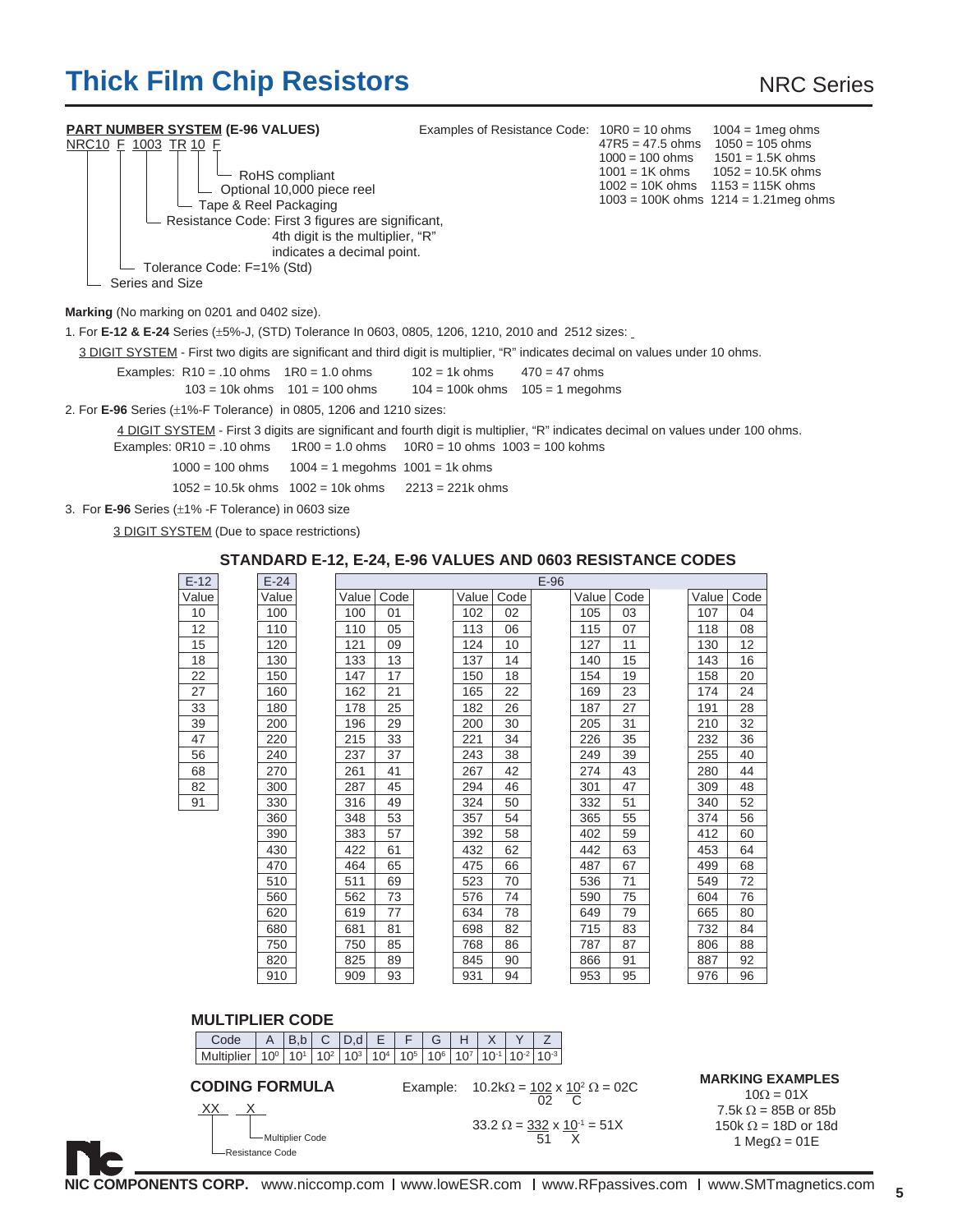# **TAPING SPECIFICATIONS (1) Availability**

|                                  | Power  | <b>EIA</b>  |      | <b>Carrier Tape</b> |            | Qty per 10"     |        |
|----------------------------------|--------|-------------|------|---------------------|------------|-----------------|--------|
| <b>Type</b>                      | Rating | <b>Size</b> | Fig. | <b>Material</b>     | Width (mm) | Qty per 7" Reel | Reel   |
| NRC02                            | 1/20W  | 0201        | A    | Paper               | 8          | 10.000          | N/A    |
| NRC04                            | 1/16W  | 0402        | A    | Paper               | 8          | 10.000          | N/A    |
| NRC06                            | 1/10W  | 0603        | A    | Paper               | 8          | 5,000           | 10,000 |
| NRC <sub>10</sub>                | 1/8W   | 0805        | A    | Paper               | 8          | 5.000           | 10,000 |
| NRC <sub>12</sub>                | 1/4W   | 1206        | A    | Paper               | 8          | 5.000           | 10.000 |
| NRC <sub>25</sub>                | 1/3W   | 1210        | B    | Plastic             | 12         | 4.000           | N/A    |
| NRC04Z0                          | Jumper | 0402        | A    | Paper               | 8          | 10.000          | N/A    |
| NRC06Z0                          | Jumper | 0603        | A    | Paper               | 8          | 5.000           | 10,000 |
| NRC <sub>10</sub> Z <sub>0</sub> | Jumper | 0805        | A    | Paper               | 8          | 5.000           | 10,000 |
| NRC12Z0                          | Jumper | 1206        | A    | Paper               | 8          | 5,000           | 10.000 |
| <b>NRC25Z0</b>                   | Jumper | 1210        | B    | Plastic             | 12         | 4,000           | N/A    |

# **(2) PAPER TAPE DIMENSIONS (mm)**

## **FIG. A**

| Type                | <b>EIA Size</b> |                  |                 |                                                               |  |                |     |                                 | W             |
|---------------------|-----------------|------------------|-----------------|---------------------------------------------------------------|--|----------------|-----|---------------------------------|---------------|
| NRC02*              | 0201            | $0.41 \pm 0.1$   | $0.71 \pm 0.1$  |                                                               |  | $2.0 \pm 0.1$  | N/A | $2.0 \pm 0.1$                   |               |
| NRC04*              | 0402            | $0.65$ 0.1       | $1.15 \pm 0.1$  |                                                               |  | $2.0 \pm 0.05$ |     | $2.0 \pm 0.05$                  |               |
| NRC06*              | 0603            | $1.135 \pm 0.05$ | $1.95 \pm 0.05$ | $1.5 + 0.1$   $1.75 \pm 0.1$   $3.5 \pm 0.05$   $4.0 \pm 0.1$ |  |                |     |                                 | $8.0 \pm 0.2$ |
| NRC <sub>10</sub> * | 0805            | $1.65 \pm 0.2$   | $2.4 \pm 0.2$   |                                                               |  | N/A            |     | $4.0 \pm 0.05$   $4.0 \pm 0.05$ |               |
| NRC12*              | 1206            | $2.0 \pm 0.2$    | $3.6 \pm 0.2$   |                                                               |  |                |     |                                 |               |

\* Same for JUMPER (Z0) types.